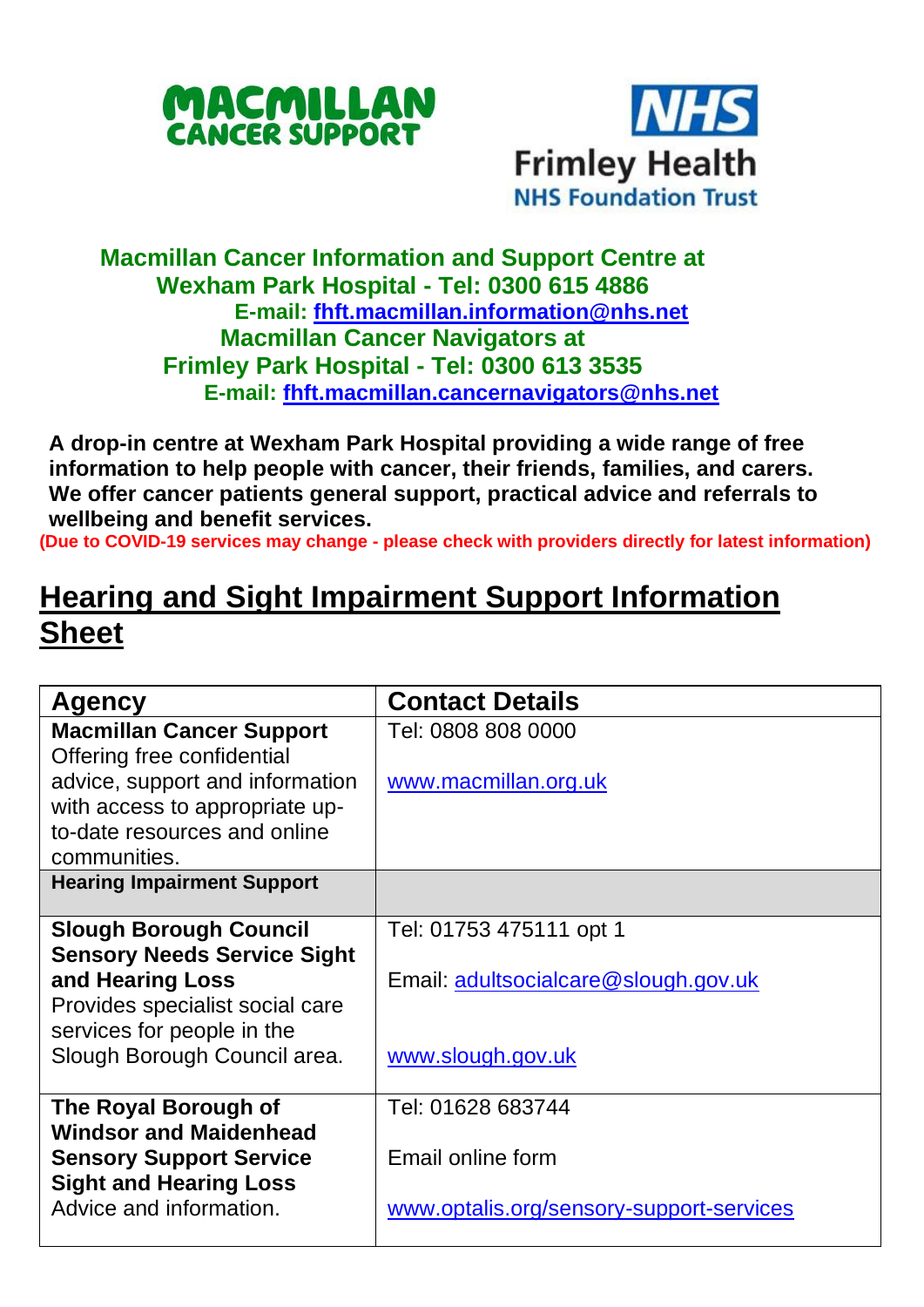| <b>Buckinghamshire Integrated</b>    | Tel: 01296 479970                             |  |  |
|--------------------------------------|-----------------------------------------------|--|--|
| <b>Sensory Service for Sight and</b> |                                               |  |  |
| <b>Hearing Loss</b>                  | Email: bucks@hearingloss.org.uk               |  |  |
| Providing support for adults,        |                                               |  |  |
| children and young people with       | www.actiononhearlingloss.org.uk               |  |  |
| a sensory loss.                      |                                               |  |  |
| <b>Bracknell Forest Council</b>      | Tel: 01344 351500                             |  |  |
| <b>Sensory Needs for Sight and</b>   |                                               |  |  |
| <b>Hearing Loss</b>                  | Email: adult.services@bracknell-forest.gov.uk |  |  |
| Support and information.             |                                               |  |  |
|                                      | www.bracknell-forest.gov.uk/sensoryneeds      |  |  |
| <b>Advocacy in Slough for Sight</b>  | Tel: 01753 415299                             |  |  |
| and Hearing Loss                     | Text 07713 711999                             |  |  |
| Free independent and                 |                                               |  |  |
| confidential service for             | Email: info@advocacyinslough.org.uk           |  |  |
| residents of Slough.                 |                                               |  |  |
|                                      | www.advocacyinslough.org.uk                   |  |  |
| <b>BADHOGS</b>                       | Email: info@badhogs.org                       |  |  |
| Bracknell Area Deaf and Hard-        |                                               |  |  |
| of-Hearing Support Group             | www.badhogs.org                               |  |  |
| supports people who are either       |                                               |  |  |
| Deaf or hard-of-hearing.             |                                               |  |  |
| Meetings held twice a month.         |                                               |  |  |
| <b>Total Communications (IS)</b>     | Tel: 0118 327 1013                            |  |  |
| Provides support with BSL,           |                                               |  |  |
| Sight interpreting and               | Email: tc@totalcommteam.com                   |  |  |
| employment support.                  |                                               |  |  |
|                                      | www.totalcommteam.com                         |  |  |
| <b>DeafPLUS</b><br>Providing         | Tel: 01252 316 005                            |  |  |
| support with housing, debt           |                                               |  |  |
| management, employment,              | Mobile:07949 994 358                          |  |  |
| access to council services and       |                                               |  |  |
| advice on access to legal            | Email: hants@deafplus.org                     |  |  |
| services.                            | www.deafplus.org                              |  |  |
| <b>RNID</b>                          | Telephone: 0808 808 0123                      |  |  |
| Providing support for people         | Text: 0780 000 0360                           |  |  |
| with hearing loss and tinnitus.      |                                               |  |  |
|                                      | Email: Informationline@rnid.org.uk            |  |  |
|                                      | www.rnid.org.uk                               |  |  |
|                                      |                                               |  |  |
| <b>Deaf Positives Action</b>         | Tel: 0118 979 7575                            |  |  |
| Offering a range of information,     |                                               |  |  |
| support, advocacy, employment        | Email@ admin@deafpositivesaction.org          |  |  |
| support and BSL courses.             |                                               |  |  |
|                                      | www.deafpositivesaction.org                   |  |  |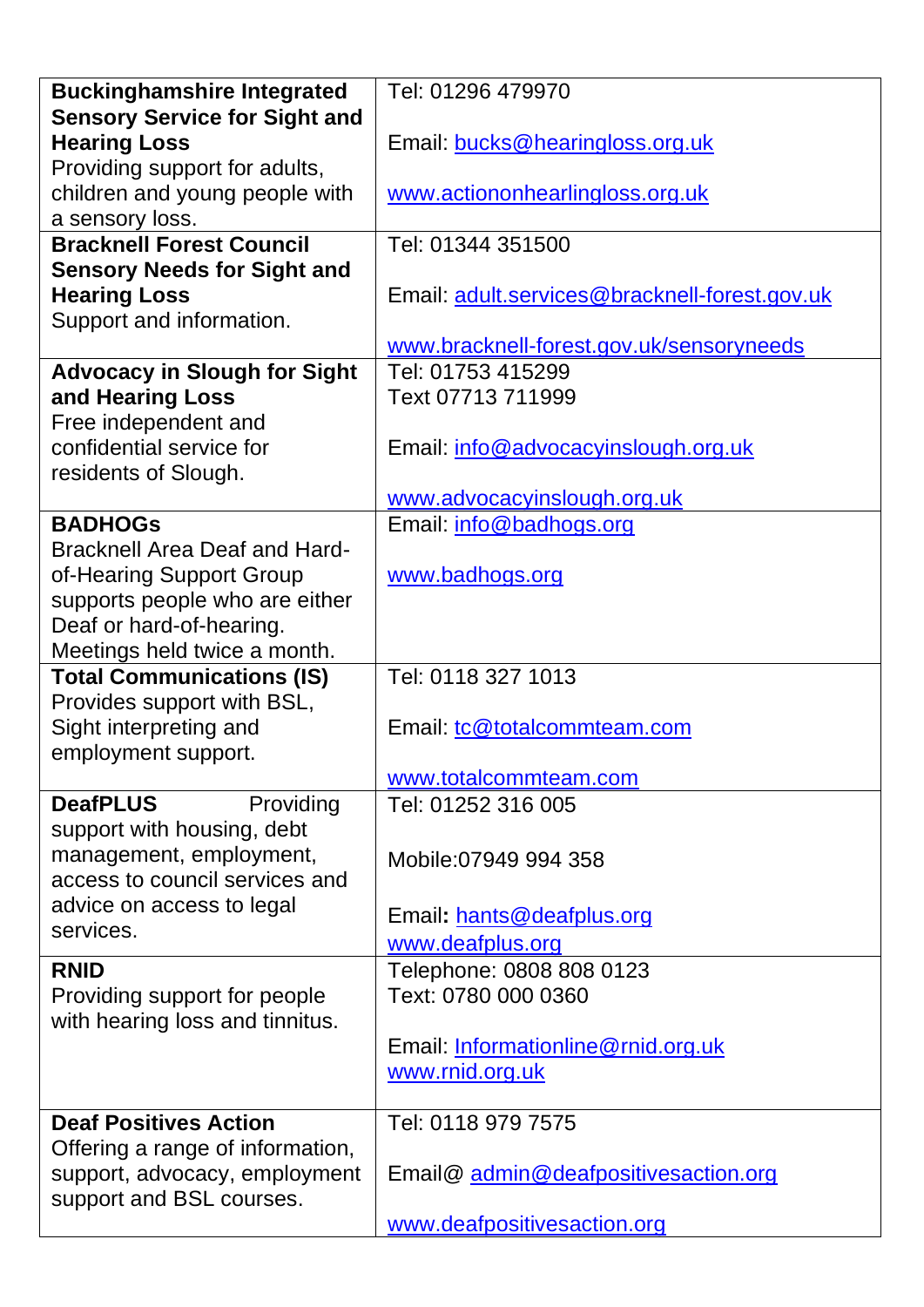| <b>Next Generation Text (NGT)</b> | Dial 18001 from a landline followed by the |  |  |
|-----------------------------------|--------------------------------------------|--|--|
| <b>Service</b>                    | number required.                           |  |  |
| Deaf patients can now call any    | Download the Relay UK app                  |  |  |
| number in the trust using NGT     |                                            |  |  |
| which allows them to talk to any  | www.relayuk.bt.com                         |  |  |
| of the departments directly.      |                                            |  |  |
| Relay UK App available            |                                            |  |  |
| <b>National Deaf Children's</b>   | Tel: 0207 490 8656                         |  |  |
| <b>Society</b>                    |                                            |  |  |
| A Charity dedicated to creating   | Email: ndcs@ndcs.org.uk                    |  |  |
| a world without barriers for deaf |                                            |  |  |
| children and young people.        |                                            |  |  |
|                                   | www.ndcs.org.uk                            |  |  |
| <b>Sight Impairment Support</b>   |                                            |  |  |
| <b>Macmillan Audio Resources.</b> | Tel: 0808 808 0000                         |  |  |
| CD's providing cancer             |                                            |  |  |
| information.                      | be.macmillan.org.uk                        |  |  |
| <b>Berkshire Vision</b>           | Tel: 0118 987 2803                         |  |  |
| Providing VIP's with the          |                                            |  |  |
| information and support they      |                                            |  |  |
| need to live independently and    | Email: info@berkshirevision.co.uk          |  |  |
| safely.                           |                                            |  |  |
|                                   | www.berkshirevision.org.uk                 |  |  |
| <b>Bucks Vision</b>               | Tel: 01296 487556                          |  |  |
| Helping people in Bucks lead      |                                            |  |  |
| independent and fulfilling lives. | Email: reception@bucksvision.co.uk         |  |  |
|                                   |                                            |  |  |
|                                   | www.bucksvision.co.uk                      |  |  |
| Sight for Surrey - Charity        | Tel: 01372 377701                          |  |  |
| providing lifetime support to     | SMS: 7860 026 269                          |  |  |
| blind and partially sighted       | Email: info@sensoryservices.org.uk         |  |  |
|                                   | sightforsurrey.org.uk/                     |  |  |
| <b>Audible</b>                    | Web site only.                             |  |  |
| Download digital audio books to   |                                            |  |  |
| listen on your digital device.    | www.audible.co.uk                          |  |  |
| <b>RNIB</b>                       | Tel: 0303 123 9999                         |  |  |
| Supporting people with sight      | Email: help@rnib.org.uk                    |  |  |
| loss.                             |                                            |  |  |
|                                   | www.rnib.org.uk                            |  |  |